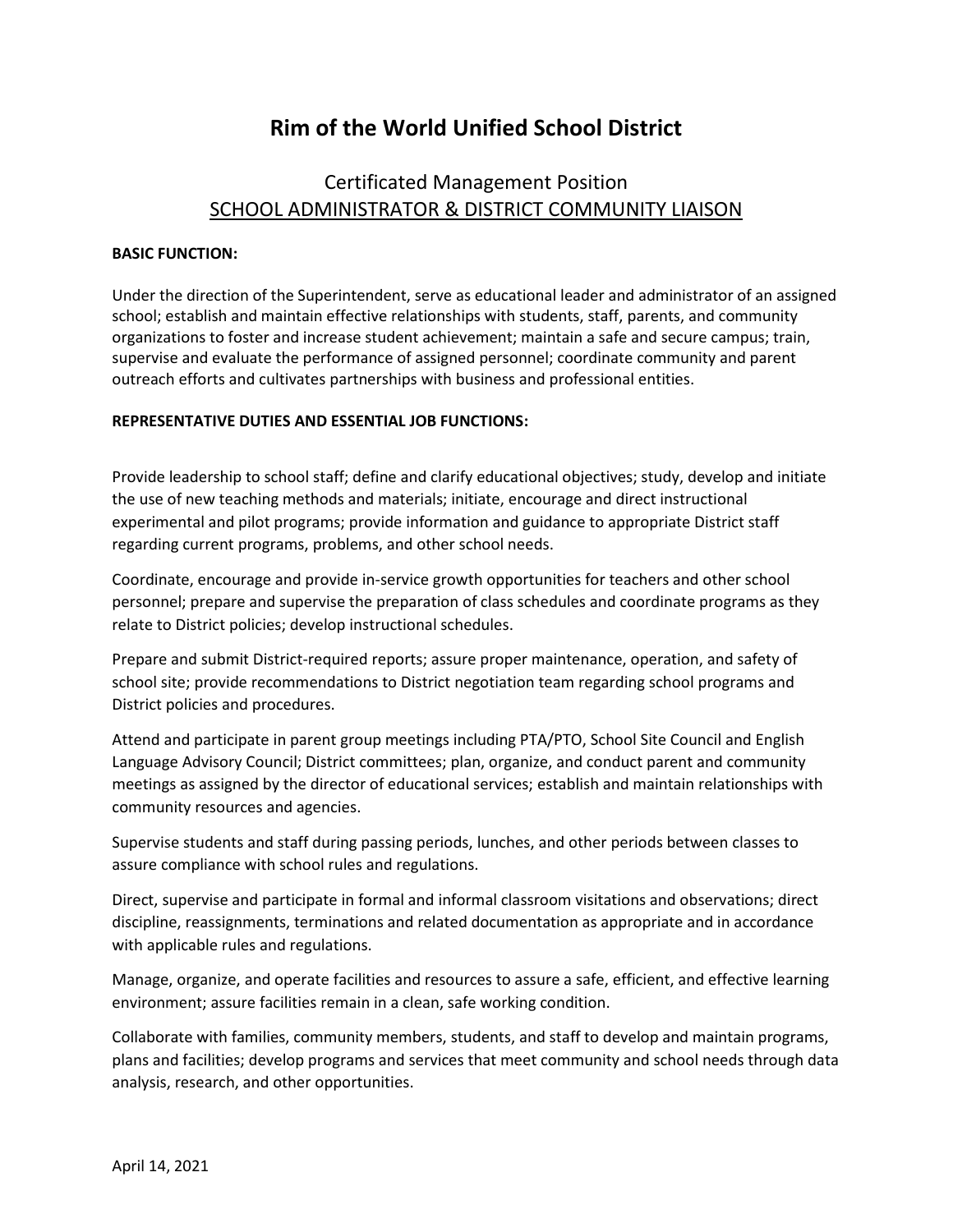Coordinate and participate in processes and programs for screening and monitoring student progress; coordinate and participate in the review and recommendation of students for special education classes and other special programs through SST and IEP meetings.

Train, supervise and evaluate the performance of assigned staff; interview and select employees and recommend transfers, reassignment, termination, and disciplinary actions.

Provide technical expertise, information, and assistance to the Superintendent regarding assigned functions; assist in the formulation and development of policies, procedures, and programs.

Plan, organize and implement long and short-term programs and activities designed to develop assigned programs and services.

Direct the preparation and maintenance of a variety of narrative and statistical reports, records and files related to personnel and assigned activities.

Communicate with other administrators, personnel, and outside organizations to coordinate activities and programs, resolve issues and conflicts and exchange information.

Develop and prepare the annual preliminary budget for the school; analyze and review budgetary and financial data; control and authorize expenditures in accordance with established limitations.

Operate a computer and assigned software programs; operate other office equipment as assigned; drive a vehicle to conduct work as assigned.

Attend and conduct a variety of meetings as assigned.

Coordinate and act as point-person on community and business partnership efforts; communicate regularly with group facilitators and committee members; attend meetings, assist in planning and coordinating community partnership projects and activities; publicize the progress and success of these efforts through various means.

Prepare information for internal and external audiences, including web-based materials for the District website and social media sites, printed material, such as press releases, newsletters, articles, brochures, directory, and vide-based materials. Includes organizing, researching, writing and layout; provides assistance to District staff and others concerning the writing, editing, composition, layout, and production of publications as needed.

When directed, serve as spokesperson for the District; respond to media inquiries in print and broadcast; prepare press releases and maintain positive working relationships with reporters and editors. Support and assist with emergency communication during a crisis situation.

Assist in planning, organizing, and direct a variety of programs, projects, and activities related to the District's public relations and public information efforts.

Serve as a District liaison between students, parents, schools, and outside community organizations and agencies to support efforts to improve student success; participate in the development of community resources for students, parents, and families; collaborate with local groups and agencies to secure services, donations, and supplies for programs.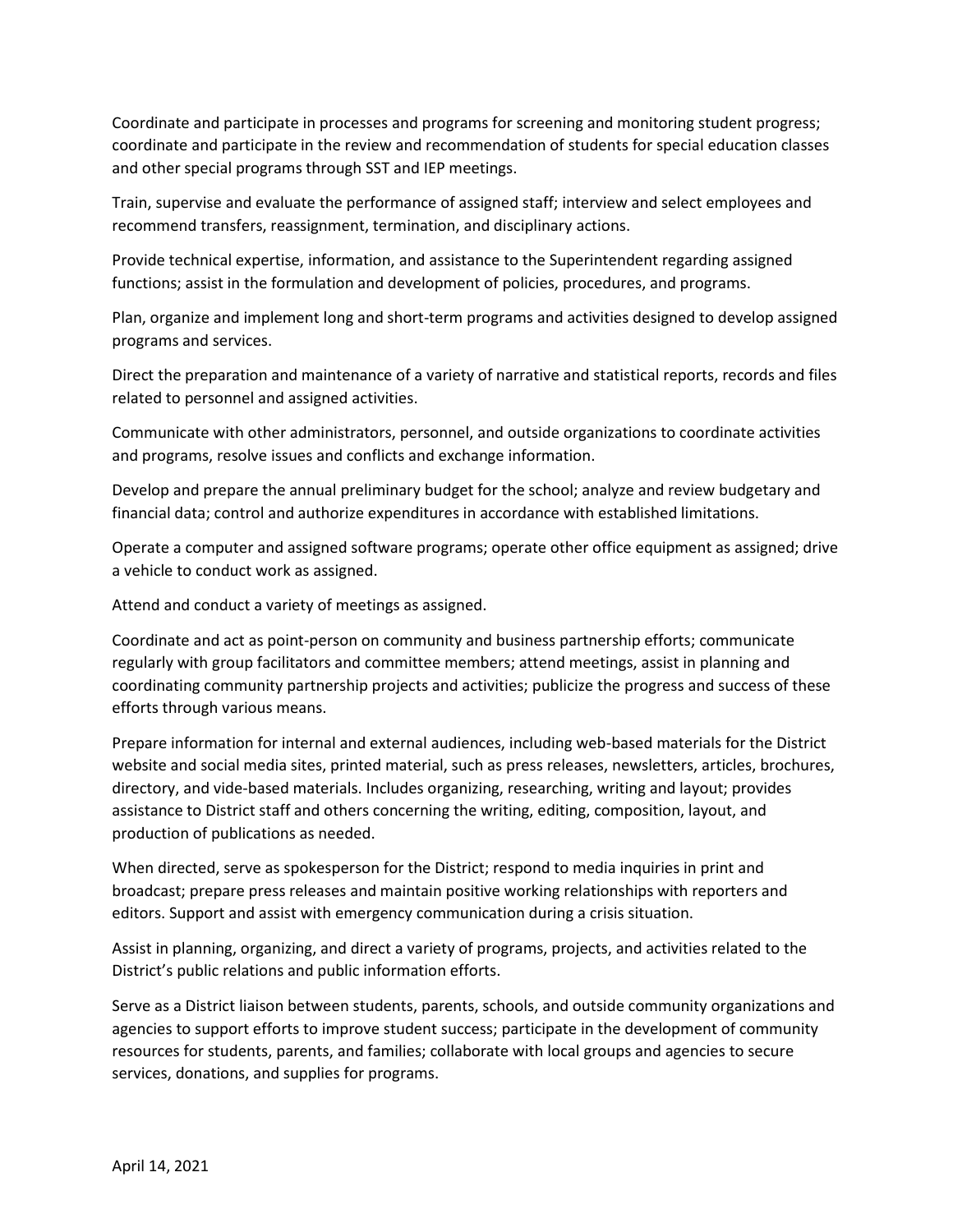Provide informational and training materials to parents to assist parents understand State academic standards and provide strategies parents can use to help improve their child's academic achievement; integrate parent involvement programs and activities; educate school staff members on how to build relationships and effectively communicate with parents; refer students and families to local agencies or school services as appropriate; establish community partnerships that help families connect with schools and local resources.

## **OTHER DUTIES:**

Perform related duties as assigned.

### **KNOWLEDGE AND ABILITIES:**

#### **KNOWLEDGE OF:**

Comprehensive organization, activities, goals, and objectives of a District elementary school. School law administration and applicable sections of the State Education Code and other applicable laws.

Title I, Part A

State and local curriculum requirements.

Board and District policies, procedures, and regulations.

Labor relations law and employee contracts.

State plant facility requirements.

Budget preparation and control.

Oral and written communication skills.

Principles and practices of administration, supervision, and training.

Applicable laws, codes, regulations, policies, and procedures.

Interpersonal skills using tact, patience, and courtesy.

Operation of a computer and assigned software.

# **ABILITY TO:**

Plan, organize and direct the operations, plant, and personnel of an elementary school.

Organize, direct, evaluate and supervise assigned certificated and classified staff.

Direct activities regarding personnel, the physical plant, budget, curriculum and instruction and communications and articulation.

Establish, coordinate, and maintain communication with community and parent groups.

Plan, implement, direct, and evaluate instructional and categorical programs in accordance with applicable laws.

Supervise and evaluate the performance of assigned staff.

Communicate effectively both orally and in writing.

Interpret, apply, and explain rules, regulations, policies, and procedures.

Establish and maintain cooperative and effective working relationships with others.

Operate a computer and assigned office equipment.

Analyze situations accurately and adopt an effective course of action.

Meet schedules and timelines.

Work independently with little direction.

Plan and organize work.

Prepare comprehensive narrative and statistical reports.

Direct the maintenance of a variety of reports, records and files related to assigned activities.